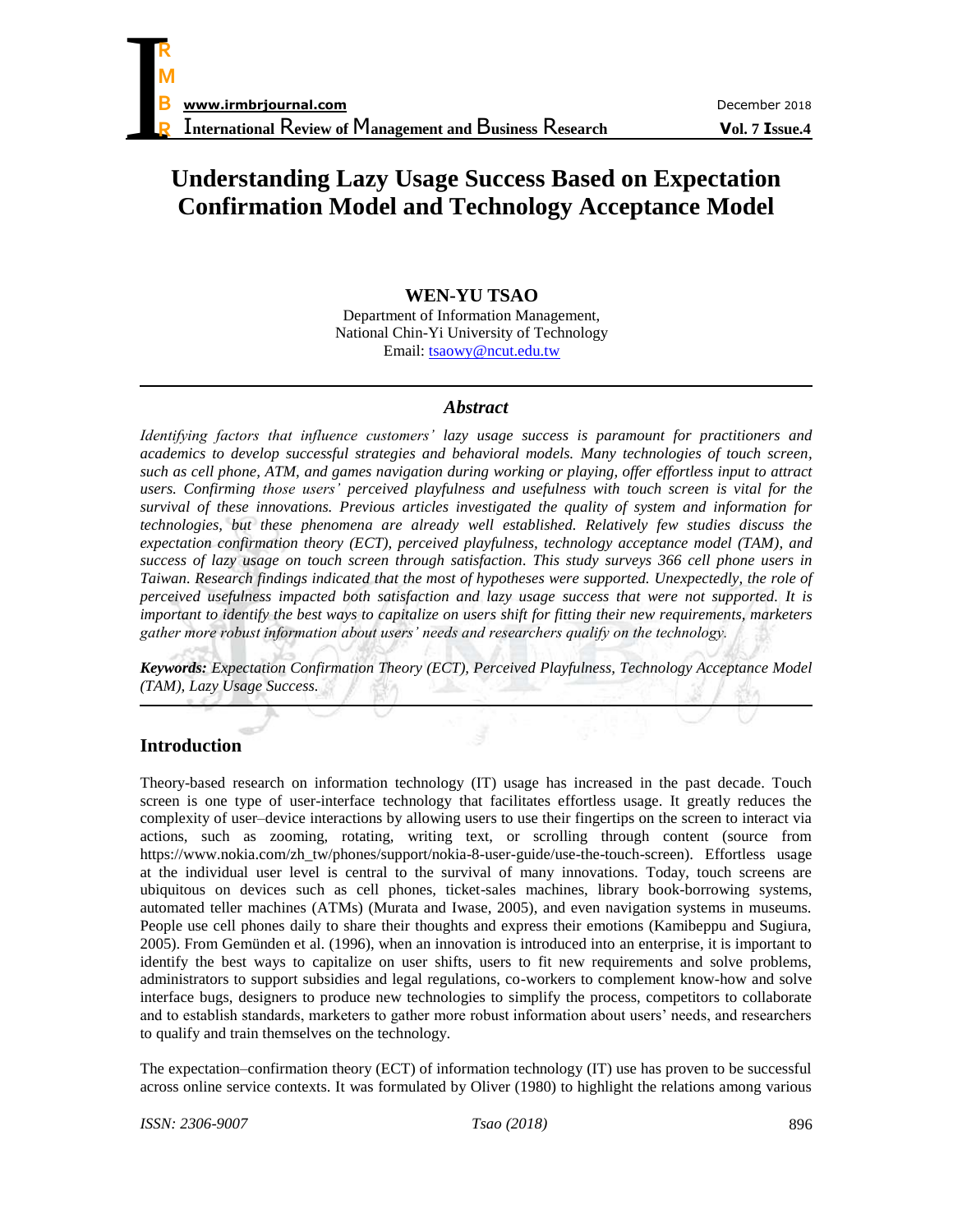| R                                                               |                |
|-----------------------------------------------------------------|----------------|
|                                                                 |                |
| M                                                               |                |
| B<br>www.irmbrjournal.com                                       | December 2018  |
| <b>International Review of Management and Business Research</b> | Vol. 7 Issue.4 |

factors such as expectations, perceived performance (experience), confirmation, satisfaction, and intention to repurchase. IT users' decisions to continue using the technology is similar to consumers' repurchase decision because both decide to (1) compare initial expectations and experience, (2) be influenced by the initial experience, and (3) lead to ex–post reversal of the initial decision potentially (Bhattacherjee, 2001). The user satisfaction is determined by comparison between expectation and confirmation. Based on the ECT, users tend to confirm their expectations before and decide whether to continue using an innovation or not (Rogers, 1985). Therefore, I included confirmation and satisfaction of ECT to one theory.

The perceived usefulness of technology acceptance model (TAM) is another factor to predict users' acceptance of IT (Davis, 1985). Perceived playfulness defined as the strength of users' beliefs that interacting with IT would fulfill their intrinsic motives (Moon and Kim, 2001). Perceived playfulness and usefulness are two of users' motivations for linking technological skills to provide superior value. Both playfulness and usefulness affect users' behaviors for entertaining or for working (Atkinson and Kydd, 1997). Success is defined as effectual usage of the IT (Amoako-Gyampah, 2007). Users' embracing the lazy usage is becoming critical to the success of these ITs. Prior researches do not elaborate upon users' confirmation, playfulness, satisfaction, and usefulness after they used an innovation, such as touch screen, which may be more important for success of lazy usage. Thus, current usage and acceptance models provide a limited explanation of the observed continuance behaviors and are unable to explain the success of IT for effortless usage. However, this understanding is critical to the value and efficacy of IT management actions and investments (Delone and McLean, 2003).

I developed a new model based on Oliver's formulation of the ECT (Oliver, 1980) and TAM (Davis, 1985) using theories and empirical findings from prior IT usage. Moreover, people are attracted to user-friendly interfaces, such as touch screens, because they are consistent with human nature and increase their perceptions of IT playfulness (Oliver, 1980; Moon and Kim, 2001). It was thus incorporated into the proposed model. In this study, the hypothesized model is validated empirically by means of a survey of online users with cell phones. In this way, I aimed to identify the salient motivations underlying users' feelings when using touch screens. I also investigated one of these motivations, the user's satisfaction influenced success of lazy usage. The proposed model of the lazy usage success of touch screen is shown in Figure 1.



The remainder of this paper is organized as follows. Section 2 presents a literature review and introduces the hypotheses. Section 3 describes the research methodology. Section 4 provides the results and analysis of a study in Taiwan. Section 5 concludes the study and includes a discussion of the practical and managerial implications, limitations of this study, and future research.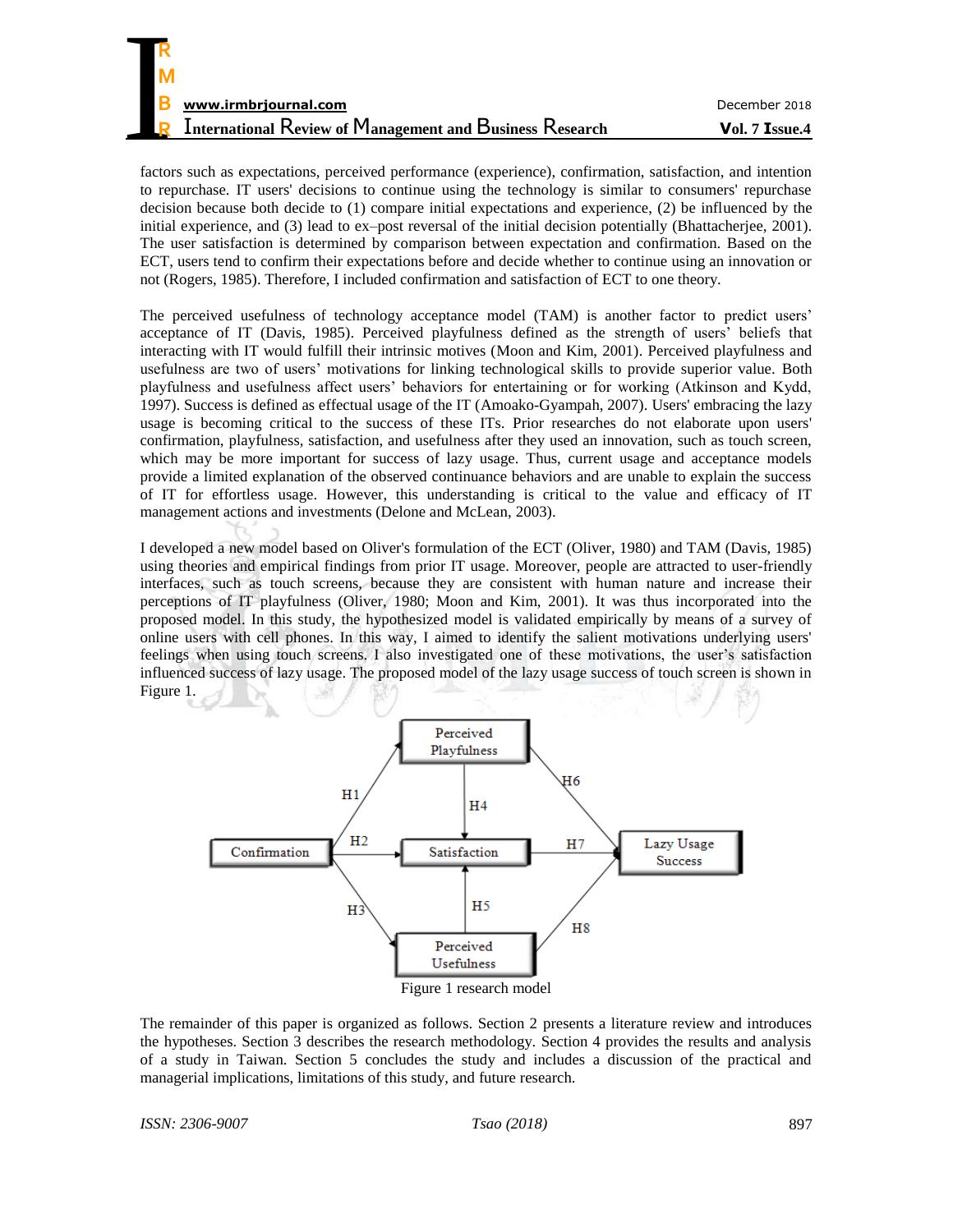

## **Literature Review and Hypotheses**

In this section, I used the ECT to explore the perceived playfulness and usefulness of TAM to impact lazy usage success. The following organized as the review in ECT of touch screens and the relationships of these factors on the success of the technology.

## **ECT for IT**

Many researchers have used ECT to explain and predict user satisfaction. For example, Pizam and Milman (1993) found the confirmation influenced the satisfaction of tourists with their travel experiences. Similarly, Thong et al. (2006) observed that users' confirmation of IT impacted their satisfaction and made the same conclusion regarding the continued use of e-services and e-learning. Other studies have revealed that individual confirmation influences satisfaction in the context of the continued use of many electronic technologies: web portals (Lin et al., 2005), process modeling grammars (Roca et al., 2006; Lee and Kwon, 2011), online banking, credit card management, and airline ticketing (Finn et al., 2009), mobile data services (Kim, 2010), e-learning systems (Liao et al., 2007; Lee, 2010), e-negotiation systems (Doong and Lai, 2008), e-books (Shin, 2011), and computer-based tutorials (Premkumar and Bhattacherjee, 2008), online auction platforms (Yen and Lu, 2008), the life cycle of IT adoption (Liao et al., 2009), blogs (Shiau et al., 2011), process modeling grammar systems (Recker, 2010), information-oriented mobile applications (Chen et al., 2012), and radio frequency identification (RFID) (Alamgir et al., 2011). More recently, Koo et al. (2011) demonstrated that a combination of knowledge expectation and knowledge confirmation significantly affected the satisfaction of end users. Lin et al. (2012) integrated value-based adoption and ECT and found that users' intent continuance of internet protocol television services impacted their satisfaction. Furthermore, user satisfaction has influenced the continued usage and implementation success of IT (Cho et al., 2009) and enterprise resource planning systems (Bradford and Florin, 2003). It has also been reported that technological interweavement positively impacts the success of an innovation (Ritter and Gemünden, 2003). However, prior studies were tested users' intentions and behaviors rather than the application of existing theories regarding the success of innovative technologies. Here I aimed to determine if the ECT is related to the success of lazy touch screens usage, i.e., that users' confirmation will positively influence their satisfaction, in advance, satisfaction will positively impact on the success of lazy usage with touch screens. The following hypotheses were established:

H2. User confirmation is positively associated with their satisfaction regarding the touch screens. H7. User satisfaction is positively associated with the success usage of the touch screens.

#### **Perceived playfulness based on the ECT and the influence on the success of IT**

Playfulness is the extent to which the users perceive the IT to be enjoyable and is considered a prerequisite for a success of IT. Moon and Kim (2001) defined perceived playfulness as the strength of users' beliefs that interacting with the touch screen by their fingertips fulfills their needs. There are considerable evidences that positively influences the use of a technology in workplace implications (Webster and Martocchio, 1992); internet usage (Teo et al., 1999); web portals (Lin et al., 2005); online auctions (Chang, 2008); hotel reservation websites (Morosan and Jeong, 2008); user-created content services (Oum and Han, 2011); mobile value-added services (Wang and Lin, 2012), e-services (Lee and Kwon, 2011), and internet protocol television services (Lin et al., 2012), mobile banking (Gu et al., 2009), virtual communities (Lu et al., 2010), and habits in IT (Lankton et al., 2010). Lin et al. (2005) integrated perceived playfulness into the ECT in the context of a web portal and found that users' confirmations impacted on their perceptions of playfulness. Harden (2010) also got a similar relationship in social networking sites. Liu et al. (2011) indicated that users' perceptions of playfulness in mobile services impacted their satisfaction. On the basis of studies on IT acceptance, the use of the IT was chosen to be the indicator for success (Amoako-Gyampah, 2007) and Pikkarainen et al. (2004) concluded the same regarding the success of IT. However,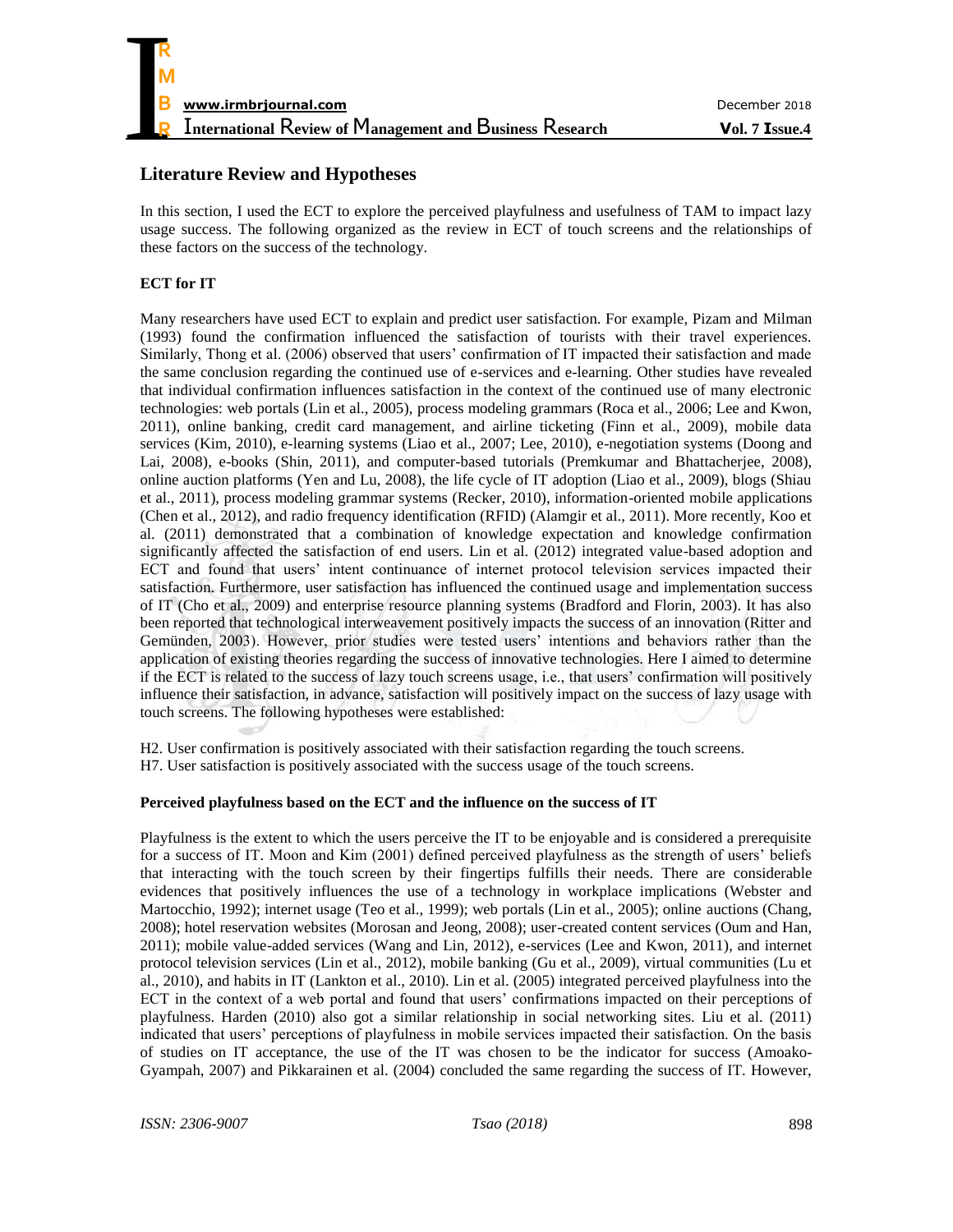few studies have addressed the effortless usage of touch screens. Hence, I observed the relationships among user confirmation, perception of playfulness, and satisfaction. The following hypotheses were formed:

- H1. Users' confirmations are positively associated with their perceptions of playfulness for touch screens.
- H4. Users' perceptions of playfulness are positively associated with their satisfaction regarding touch screens.
- H6. Users' perceptions of playfulness are positively associated with the success of lazy usage.

#### **Perceived usefulness based on the ECT and the influence on the success of IT**

Perceived usefulness and user satisfaction could measure IT success (Masoner et al., 2011). According to the TAM, the perceived usefulness of users is a vital factor to enhance their work performance (Moon and Kim, 2001). Considering the continuance of information systems, Bhattacherjee (2001) showed that users' confirmation impacted their perceptions of usefulness, further usefulness influenced their satisfaction. Lin et al. (2005) integrated perceived playfulness into an ECT-based model for a web portal and found that users' confirmation influenced their perceptions of usefulness. Oghuma et al. (2016) reported that when users confirmed that a particular mobile instant messaging system was better than expected usefulness, it influenced user satisfaction. Dishaw and Strong (1999) extended the TAM and showed that perceived usefulness was the factor of actual use (success) of IT. Oh et al. (2009) also found the usefulness influenced the success of e-trade innovations in Korean small and medium firms. Cho et al. (2009) indicated that users' continued usage of a technology (the success of IT) was impacted by its perceived usefulness. To date, however, few studies have considered touch screens. Thus, I aimed to validate the relations among user confirmation, perception of usefulness, and satisfaction. The following hypotheses were made:

H3. User confirmation is positively associated with the perception of usefulness of touch screens.

- H5. User perception of usefulness is positively associated with the user satisfaction with touch screens.
- H8. User perceptions of usefulness are positively associated with the success of touch screen technology.

Hsiao et al. (2016) found that satisfaction was mediated by the usefulness and playfulness on continuance usage of mobile social apps. Caruana (2002) got the satisfaction of retail banking customer had a mediating effect on the service loyalty (reuse). Lam et al. (2004) obtained a similar result from a business-to-business service. Therefore, I hypothesize that satisfaction with touch screens is mediated by confirmation, perceived playfulness, and usefulness. The following hypotheses were derived:

H9a. The user satisfaction with touch screens is mediated by confirmation. H9b. The user satisfaction with touch screens is mediated by the perceived playfulness. H9c. The user satisfaction with touch screens is mediated by the perceived usefulness.

## **Methodology**

To test these hypotheses, I designed the instrument, conducted a pretest, and subsequently executed a pilot test.

#### **Instrument design**

Based on the proposed research model, an online questionnaire survey was developed. The five variables, all were three items, were translated into Chinese. Participants agreed to answer with statements using a 7 point Likert-type scale (with 1 being "strongly disagree" and 6 being "strongly agree") to drop "no comment" for forced scaling (Cooper et al., 2006). Perceived playfulness was one variable that was modified from those presented by Tao et al. (2009) and Verhagen et al. (2012) to indicate the degree of a user's desire to interact with a touch screen using the fingertips. Confirmation, perception of usefulness, and satisfaction were modified from those used by Bhattacherjee (2001) to represent the degree of the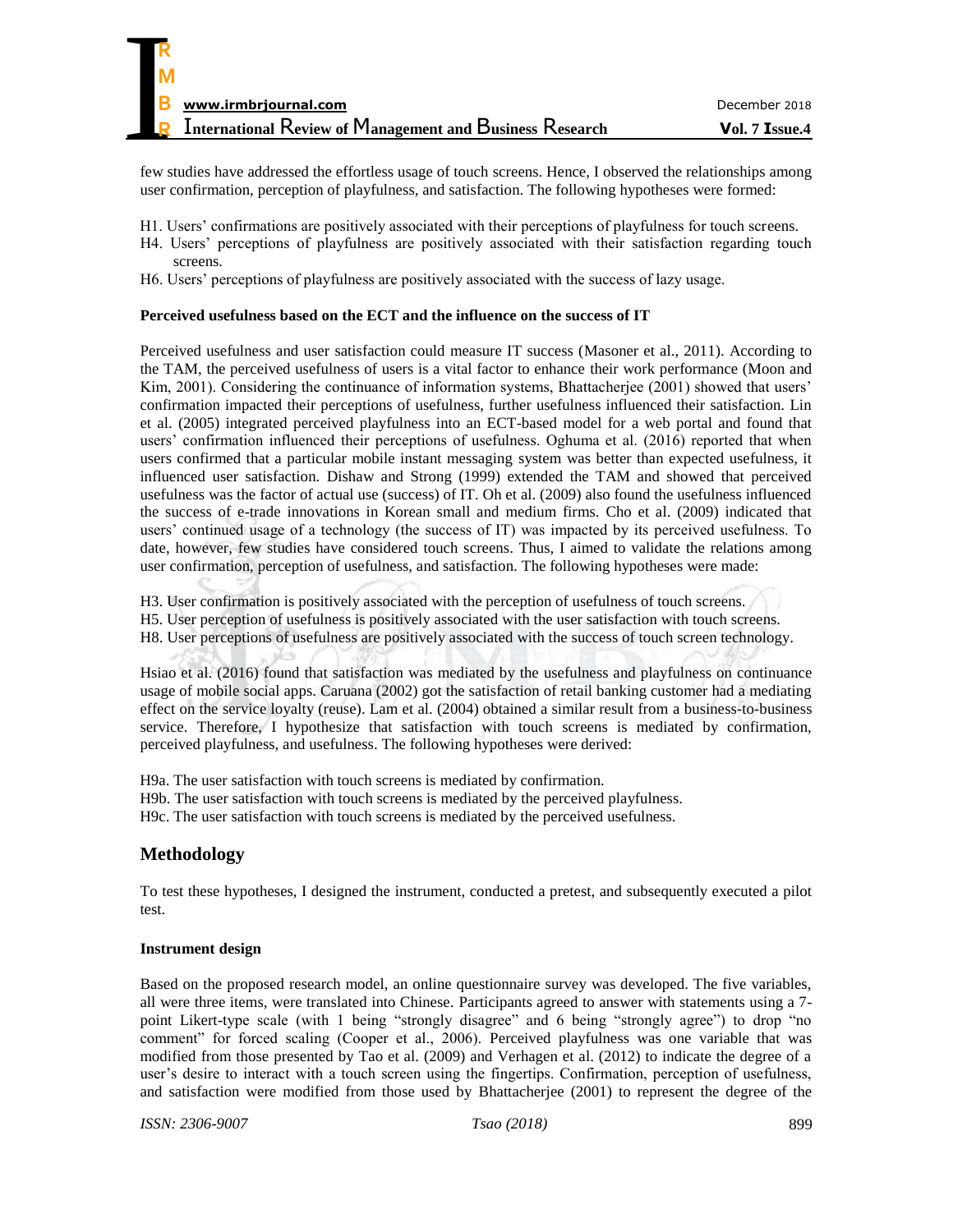

user's feeling about using the touch screen. Finally, lazy usage success of the touch screen was adopted and modified from that presented by Ritter and Gemünden (2004) to show the feeling effectual usage of users on touch screen with the fingertips. The survey is shown in the appendix.

#### **Pretest and pilot test**

The scale was first tested preliminarily for content and readability. At least 25 respondents were needed for this stage according to Oksenberg et al. (1991). Thirty-five experienced users participated in the pretest following an e-mail announcement through a system that broadcasts messages across a university campus in Taiwan. Another pilot study was conducted with 50 MIS students at Chin-Yi Technology University in Taiwan, all of who had experience with using touch screens. It was to validate the overall questionnaire instrument. All items on the questionnaire were reported to be clear and easy to understand.

## **Results**

#### **Sample**

The data for this study was collected via an online survey in Taiwan. Taiwan has a relatively high percentage of mobile phone users (Teng et al., 2009) and the innovation is popular (Lo et al., 2012). Two websites: [www.3q.mis.ncut.edu.tw/touch\\_screen](http://www.3q.mis.ncut.edu.tw/touch_screen) and [www.mysurvey.com.tw/touch\\_screen](http://www.mysurvey.com.tw/touch_screen) invited respondents to take the surveys over the ten-month period from January 1 to October 31, 2017. In addition, three graduate assistants who were employed in technology, service, and government industries disseminated the websites via email, online messengers, LINE, and Facebook. The incomplete questionnaires were excluded on the web survey.

Experienced touch screen respondents then completed a questionnaire relating to their demographics and touch screen use including gender, age, education, vocation, and income. After nine months, 287 valid responses and 79 additional responses were received one month later. Of the total 366 respondents, 49.5% were male and the majority was 21-30 years old approximately 59.8%.

| Division          | Frequency    | Percent $(\% )$ | Division           | Frequency      | Percent $(\% )$ |
|-------------------|--------------|-----------------|--------------------|----------------|-----------------|
| gender            |              |                 | vocation           |                |                 |
| male              | 181          | 49.5            | service            | 78             | 21.3            |
| female            | 185          | 50.5            | IT                 | 61             | 16.7            |
| total             | 366          | 100             | students           | 60             | 16.4            |
| age               |              |                 | telecommunications | 68             | 18.6            |
| <20 years old     | $\mathbf{1}$ | 0.3             | manufacturing      | 50             | 13.7            |
| 21-30             | 219          | 59.8            | retiree            | 49             | 13.4            |
| 31-40             | 29           | 7.9             | total              | 366            | 100             |
| $41 - 50$         | 48           | 13.1            | income             |                |                 |
| $>=51$            | 69           | 18.9            | $\leq 30000$       | 123            | 33.6            |
| total             | 366          | 100             | $30001 - 50000$    | 178            | 48.6            |
| education         |              |                 | 50001~70000        | 57             | 15.6            |
| under high school | 13           | 3.6             | 70001~90000        | 4              | 1.1             |
| college           | 314          | 85.8            | $>= 90001$         | $\overline{4}$ | 1.1             |
| undergraduate     | 34           | 9.3             | total              | 366            | 100             |
| graduate          | 5            | 1.4             |                    |                |                 |
| total             | 366          | 100             |                    |                |                 |

*ISSN: 2306-9007 Tsao (2018)* 900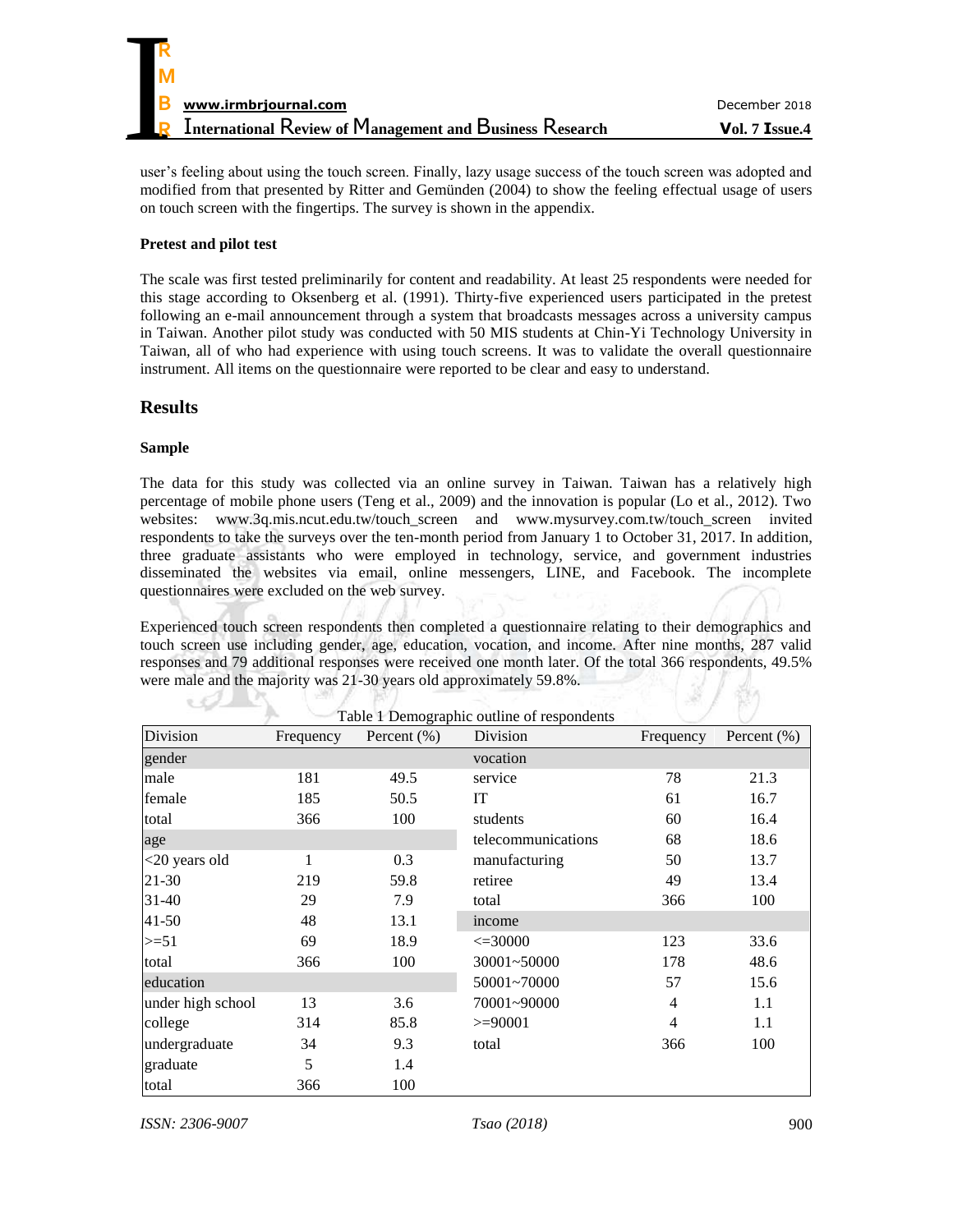

The education and vocation of most respondents were in college (85.8%) and worked in the service industry (21.3%) respectively. 48.6% and 33.6% of the participants had a monthly income in the range of NT\$30,000–50,000 and below NT\$30,000. The characteristics of the respondents are further described in Table 1.

Nonresponse bias or bias due to the respondents of a survey differing from those did not respond in terms of demographics (Sax et al., 2003). It can be measured in two ways (Armstrong and Overton, 1977). First, it was verified that there were no statistically significant differences between the income and vocation of late (79) and early (289) respondents using chi-squared tests ( $\chi$ 2 = 7.733 and  $\chi$ 2 (0.05, 4df) = 9.488 for income and  $\chi$ 2 = 7.733 and  $\chi$ 2 (0.05, 4df) = 11.070 for vocation). Second, the distribution of the returned responders was compared with the population distribution to ensure that the sample can be generalized to the population. The Ministry of Interior in Taiwan reported that the 2017 male-to-female ratio was 0.99:1 and, in this study, 49.5% of the respondents were male and 50.5% of the respondents were female; there were no significant differences ( $\chi$ 2 = 0.013 and  $\chi$ 2 (0.05,1df) = 3.841).

#### **Scale**

-1971 ... . . . /a

 $1.4972$ 

The variable validity for the five measurement scales (success of lazy usage, satisfaction, perceived playfulness, perceived usefulness, and confirmation) was assessed by confirmatory factor analysis (CFA) using the AMOS. Each scale item was considered to be an indicator reflective of the corresponding latent variable. The five variables were converged in the CFA model. Using the maximum-likelihood approach, the results of each item were presented and an exploratory factor analysis was conducted. The first step of scale validation was to examine the goodness-of-fit of the overall CFA model. For models with good fitting, it is suggested that chi-squared value normalized to the degrees of freedom  $(X^2/df)$  should not exceed 5 (Bhattacherjee, 2001) and that the Bentler-Bonett non-normed fit index (NNFI) and comparative fit index (CFI) should both be above 0.9. For this model, the  $X^2/df$  value was 1.476 ( $X^2 = 118.069$ ; df = 80), the NFI was 0.965, and the CFI was 0.988, indicating that the model achieved adequate fitting.

ш

|               |           |                       |                   | Table 2 Scale Items and Exploratory Factor Analysis |       |            |
|---------------|-----------|-----------------------|-------------------|-----------------------------------------------------|-------|------------|
| item          | item mean | standard<br>deviation | Factor<br>loading | Cronbach's<br>alpha                                 | CR    | <b>AVE</b> |
| confirmation1 | 4.167     | 1.114                 | 0.853             |                                                     |       |            |
| confirmation2 | 4.224     | 1.110                 | 0.843             | 0.849                                               | 0.886 | 0.721      |
| confirmation3 | 3.940     | 1.208                 | 0.851             |                                                     |       |            |
| playfulness1  | 4.907     | 0.832                 | 0.825             |                                                     |       |            |
| playfulness2  | 4.902     | 0.812                 | 0.866             | 0.887                                               | 0.876 | 0.703      |
| playfulness3  | 4.855     | 0.862                 | 0.823             |                                                     |       |            |
| usefulness1   | 4.768     | 1.046                 | 0.802             |                                                     |       |            |
| usefulness2   | 4.637     | 1.155                 | 0.854             | 0.812                                               | 0.872 | 0.695      |
| usefulness3   | 4.634     | 1.094                 | 0.844             |                                                     |       |            |
| satisfaction1 | 4.115     | 1.051                 | 0.847             |                                                     |       |            |
| satisfaction2 | 3.893     | 1.043                 | 0.905             | 0.911                                               | 0.913 | 0.777      |
| satisfaction3 | 3.850     | 1.053                 | 0.892             |                                                     |       |            |
| success1      | 4.090     | 0.993                 | 0.866             |                                                     |       |            |
| success2      | 4.238     | 0.870                 | 0.841             | 0.894                                               | 0.896 | 0.741      |
| success3      | 4.120     | 0.880                 | 0.876             |                                                     |       |            |

Note: Model fit:  $X^2$ /df was 1.993 ( $X^2 = 118.069$ ; df = 80; p < .001), NFI = 0.965, CFI = 0.988.

In addition, Fornell and Larcker (1981) suggested that convergent validity can be evaluated to base on three factors: (1) All indicator factor loadings should be significant and exceed 0.7; in this study, the ranges of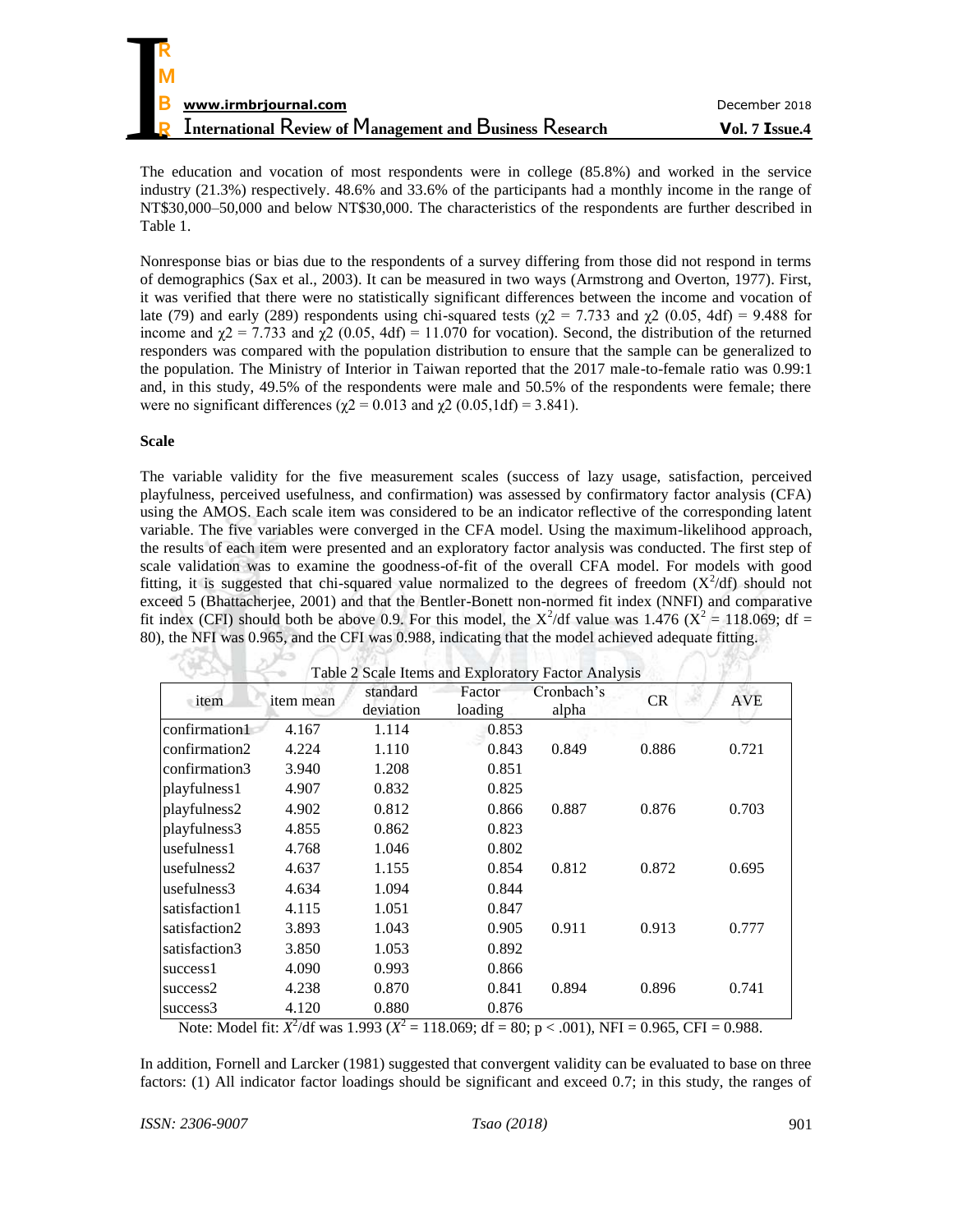| R                                                               |                |
|-----------------------------------------------------------------|----------------|
| M                                                               |                |
| B<br>www.irmbrjournal.com                                       | December 2018  |
| <b>International Review of Management and Business Research</b> | Vol. 7 Issue.4 |

factor loadings were above 0.8. (2) The construct reliabilities (CR) should exceed 0.80; in this study, the CR ranged from 0.872 to 0.913. Finally, (3) the average variance extracted (AVE) by each variable should exceed the variance due to measurement error for that variable (i.e., AVE should exceed 0.50). The AVE in this study from 0.695 to 0.777 (see Table 2), which was greater than the variance due to measurement error. Therefore, all three conditions for convergent validity were met.

Finally, Fornell and Larcker (1981) recommended a stronger test of discriminant validity that states that the square root of the AVE (the diagonal in Table 3) for each variable should exceed the correlation between that variable and any other variable. The factor correlation matrix, shown in Table 3, indicates that the largest correlation between any pair of variables was 0.451 for playfulness and success and the smallest AVE was 0.60. Hence, this test of discriminant validity was also met.

|              |              | Table 3 Scale properties and correlations |            |              |         |
|--------------|--------------|-------------------------------------------|------------|--------------|---------|
| Variable     | confirmation | playfulness                               | usefulness | satisfaction | success |
| confirmation | 0.849        |                                           |            |              |         |
| playfulness  | 0.350        | 0.838                                     |            |              |         |
| usefulness   | 0.186        | 0.371                                     | 0.833      |              |         |
| satisfaction | 0.306        | 0.417                                     | 0.182      | 0.866        |         |
| success      | 0.341        | 0.451                                     | 0.216      | 0.423        | 0.860   |

**Hypotheses Testing**

The eight hypotheses presented in Figure 1 were tested collectively by structural equation modeling (SEM) using AMOS. Every indicator was modeled in a reflective manner (as in CFA), the five variables were paired as hypothesized, and the model estimation was conducted using the maximum-likelihood technique. The goodness-of-fit of the structural model was comparable to that of the previous CFA model. The  $X^2/df$ value of the was 1.476 ( $X^2 = 118.069$ ; df = 80), the NFI was 0.965, and the CFI was 0.988 (see Figure 2). These metrics confirmed adequate fitting between the hypothesized model and the observed data.



Note: a means  $p<0.001$ ; b means  $p<0.01$ ; n.s. means non-significant

Next, the path significance of each hypothesized association in the research model and the variance explained  $(R^2)$  value) by each path were using AMOS. All eight hypothesized paths in the model were

*ISSN: 2306-9007 Tsao (2018)* 902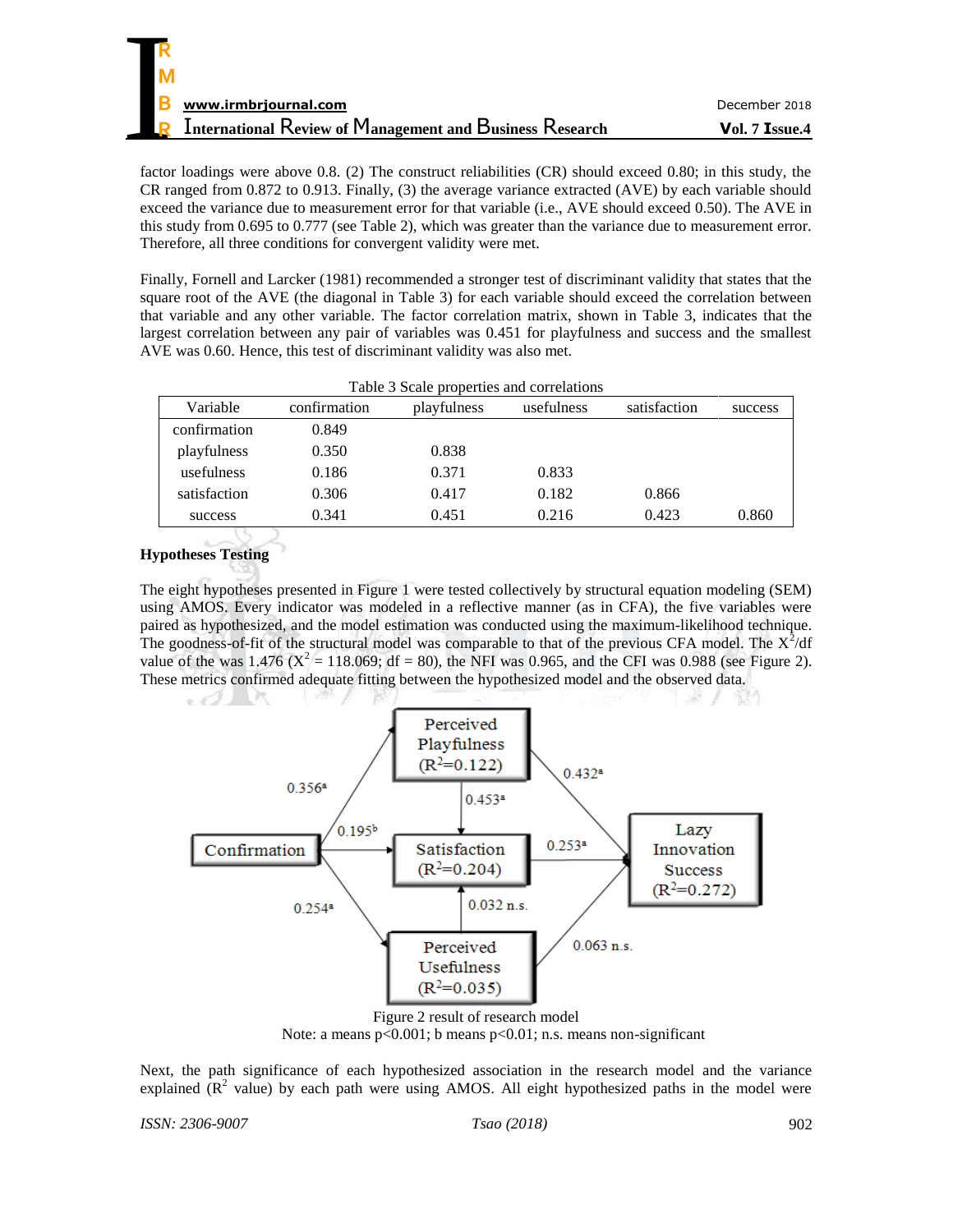significant, most of which exhibiting  $p < 0.001$ . The success of lazy usage of the touch screen with the fingertips was found to be predicted by the perceived playfulness ( $\beta = 0.432$ ), satisfaction ( $\beta = 0.253$ ), and perceived usefulness ( $\beta = 0.063$ ), which explains 27.2% of the success variance, supporting H6 and H7. Consequently, user satisfaction was impacted by the perceived playfulness ( $\beta = 0.453$ ), confirmation ( $\beta = 0.453$ ) 0.195), and perceived usefulness ( $\beta$  = 0.032) which explained 20.4% of the variance. However, the impact of the perceived usefulness of the touch screen on the satisfaction was insignificant which it need to be explored further. Therefore, H2 and H4 were supported. Finally, perceived playfulness ( $\beta = 0.356$ ) and usefulness ( $\beta = 0.254$ ) were predicted by confirmation which explained 12.2% and 20.4% of the variances, respectively (see Figure 2). Therefore, H1 and H3 were supported, see table 4. The implications of these effects for IT continuance are discussed in the next section.

| path                      |                |                   | Estimate       | t value | P     | result                       |
|---------------------------|----------------|-------------------|----------------|---------|-------|------------------------------|
| Perceived Playfulness     |                | Confirmation      | 0.356          | 7.239   | ***   | H1 supported                 |
| Perceived Usefulness      | $\leftarrow$ - | 0.254             |                | 4.127   | ***   | H <sub>3</sub> supported     |
|                           |                | Confirmation      | 0.195          | 2.829   | 0.005 | H <sub>2</sub> supported     |
|                           |                | Perceived         | 0.453          | 5.689   | ***   | H <sub>4</sub> supported     |
| <b>Satisfaction</b>       | $\leftarrow$   | Playfulness       |                |         |       |                              |
|                           |                | Perceived         | 0.032          | 0.500   | 0.617 | H <sub>5</sub> not supported |
|                           |                | <b>Usefulness</b> |                |         |       |                              |
|                           |                | Satisfaction      | 0.253<br>5.124 |         | ***   | H <sub>7</sub> supported     |
|                           |                | Perceived         | 0.432          | 6.375   | ***   | H6 supported                 |
| <b>Lazy Usage Success</b> | $\leftarrow$   | Playfulness       |                |         |       |                              |
|                           |                | Perceived         | 0.063          | 1.207   | 0.228 | H8 not supported             |
|                           |                | <b>Usefulness</b> |                |         |       |                              |
|                           |                |                   |                |         |       |                              |

The mediating effects were then examined using a bootstrapping approach with AMOS. The bootstrap is a technique to estimate the properties of variables from the initial observations and includes indirect effect, direct effect, and total effect. An indirect effect is the effect of one variable on another that is mediated by at least one other variable in a model. The upper and lower bounds of indirect effect exclude zero in 95% confidence interval to show the mediating effect exist (Bollen and Stine, 1990). In this paper, the indirect effects of confirmation, perceived playfulness, and usefulness on the success of lazy usage through satisfaction used two methods (bias-corrected and percentile).

They were characterized with 95% confidence intervals by confirmation (z-value =  $4.844$  (0.218/0.045) from lower bound  $= 0.143$  to upper bound  $= 0.324$  for bias-corrected and from lower bound  $= 0.139$  to upper bound  $= 0.314$  for percentile) and perceived playfulness (z-value  $= 3.091$  (0.102/0.033) from lower bound  $= 0.050$  to upper bound  $= 0.185$  for bias-corrected and from lower bound  $= 0.043$  to upper bound  $=$ 0.173 for percentile) which both excluded zero. This implies that the user satisfaction with touch screens had a mediating effect for the confirmation and playfulness on the success of lazy usage, however, the upper and lower bounds of indirect effect of the perceived usefulness include zero in 95% confidence interval to show the mediating effect non-exist.

The upper and lower bounds of direct effect exclude zero in 95% confidence interval to show the partial mediator, otherwise the full mediator. The direct effect of confirmation was characterized (z-value =2.236  $(0.172/0.073)$  from lower bound = 0.026 to upper bound = 0.316 for bias-corrected and from lower bound = 0.036 to upper bound  $= 0.328$  for percentile) and that of perceived playfulness (z-value  $= 4.259$  $(0.362/0.085)$  from lower bound = 0.202 to upper bound = 0.543 for bias-corrected and between lower bound  $= 0.188$  to upper bound  $= 0.530$  for percentile) which both excluded zero. Thus, the result showed that user satisfaction had partial mediating effects for the confirmation and perceived playfulness on the

**CHIP**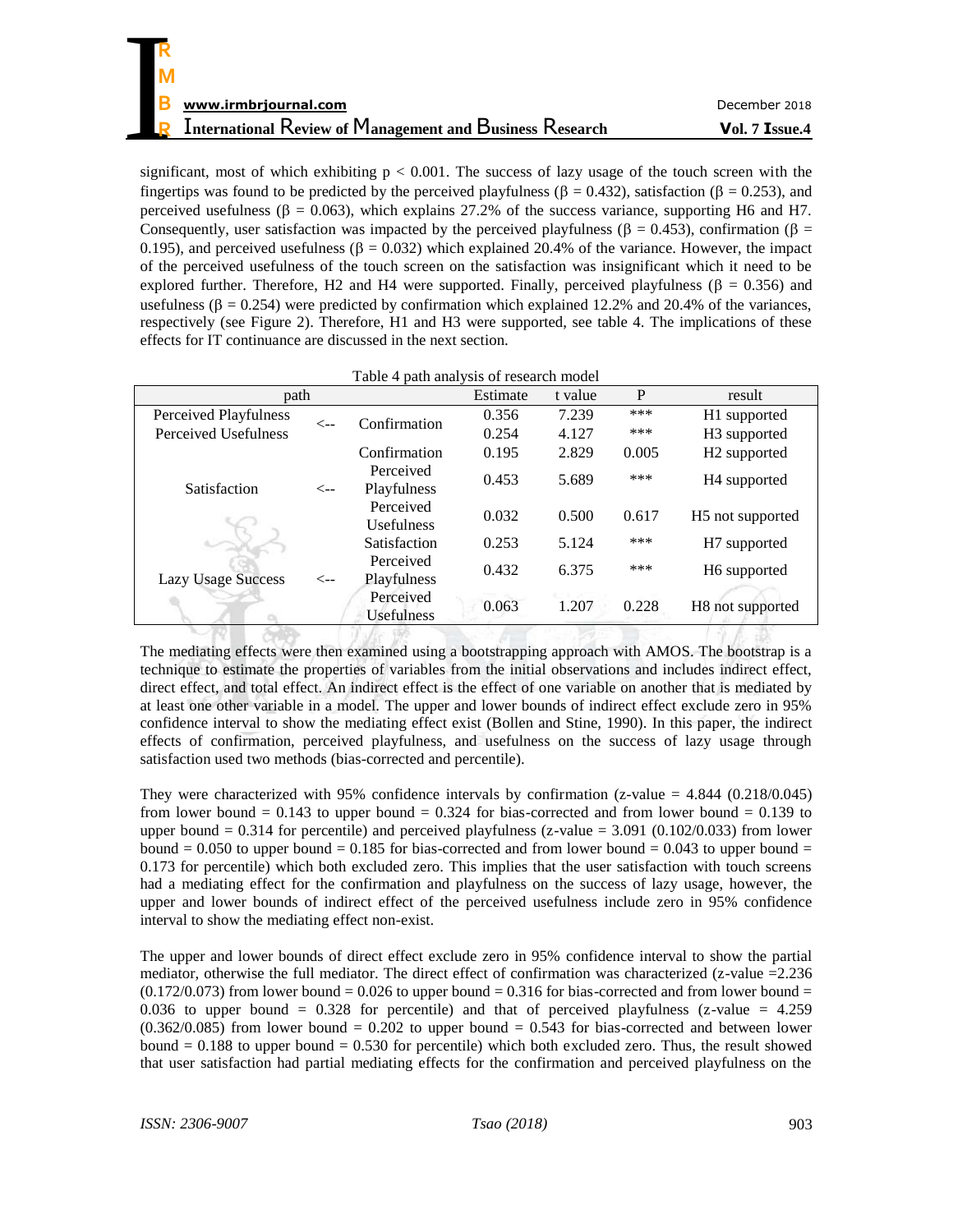success of lazy usage, as detailed in Table 5. Therefore, Hypotheses 9a and 9b were proven to have mediating effects on lazy usage success.

|              |          |                                | Table 5 mediating analysis of research model |               |                                                |          |       |           |
|--------------|----------|--------------------------------|----------------------------------------------|---------------|------------------------------------------------|----------|-------|-----------|
| Mediator:    | Point    | <b>Product of Coefficients</b> |                                              | Bootstrapping |                                                |          |       |           |
|              | estimate | <b>SE</b>                      | Z                                            |               | Bias-Corrected 95% CI Percentile 95% CI Result |          |       |           |
| satisfaction |          |                                |                                              | Lower         | Upper                                          | Lower    | Upper |           |
| indirect     |          |                                |                                              |               |                                                |          |       |           |
| confirmation | 0.218    | 0.045                          | 4.844                                        | 0.143         | 0.324                                          | 0.139    | 0.314 | exist     |
| playfulness  | 0.102    | 0.033                          | 3.091                                        | 0.050         | 0.185                                          | 0.043    | 0.173 | exist     |
| usefulness   | 0.007    | 0.017                          | 0.412                                        | $-0.026$      | 0.040                                          | $-0.026$ | 0.038 | not exist |
| direct       |          |                                |                                              |               |                                                |          |       |           |
| confirmation | 0.172    | 0.073                          | 2.356                                        | 0.026         | 0.316                                          | 0.036    | 0.328 | partial   |
| playfulness  | 0.362    | 0.085                          | 4.259                                        | 0.202         | 0.543                                          | 0.188    | 0.530 | partial   |
| total        |          |                                |                                              |               |                                                |          |       |           |
| confirmation | 0.390    | 0.080                          | 4.875                                        | 0.228         | 0.541                                          | 0.236    | 0.552 |           |
| playfulness  | 0.465    | 0.086                          | 5.407                                        | 0.299         | 0.641                                          | 0.289    | 0.621 |           |

# **Conclusion**

Discussion and Implications

The results of this study support the ECT and perceived playfulness with touch screens are predictors of lazy IT usage. However, linked with a strong usage association theorized and validated in prior IT research (Bradford and Florin, 2003; Delone and McLean, 2003; Cho et al., 2009), the influence of perceived usefulness on satisfaction is weaker than that of perceived playfulness to these results. The identified associations suggest that users' satisfaction and perceived playfulness are important predictors of the success of lazy usage.

Relating the results of this study with those of prior ECT-based studies of IT satisfaction, some interesting patterns appear. Confirmation was previously found to be a stronger predictor of satisfaction (Chen et al., 2012; Lin et al., 2012). In this study, it was a weaker predictor of satisfaction than perceived playfulness. Perceived playfulness is considered a hedonic feeling with satisfaction to increase lazy usage success. The effects of perceived usefulness on both satisfaction (Bhattacherjee, 2001) and usage (Oh et al., 2009) attest to the strengths of these associations across sequential stages of IT use. However, these appear that the effects do not exist. In other words, the perceived usefulness does not significantly impact satisfaction in this case. This result indicates that the model with confirmation and perceived playfulness performed better in terms of predicting satisfaction and usage than the model with perceived usefulness. In contrast, perceived playfulness is expected to significantly contribute to the satisfaction and success of lazy usage regarding touch screens with fingertips.

#### **Implications**

Because of the rapid increase in cellphone use, it is worthwhile to explore continuance behavior as it is more important than either the one-time behavior or the pre-acceptance behavior. This is especially true where lazy usage, like the use of touch screens with fingertips, is actually an attractive interaction. The ECT is a mature model theoretically that is widely used in consumer-behavior literature. The extension and refinement of the ECT theory to study lazy usage is important since IT systems are largely present in web environments. Some studies have pointed out that improved perceptions of playfulness led to better user satisfaction (Chau, 1997; Lin and Lu, 2000; Kowtha and Choon, 2001; Lin et al., 2005), which translates into motivation for increased usage. This implies that once users are satisfied with lazy touch screens, they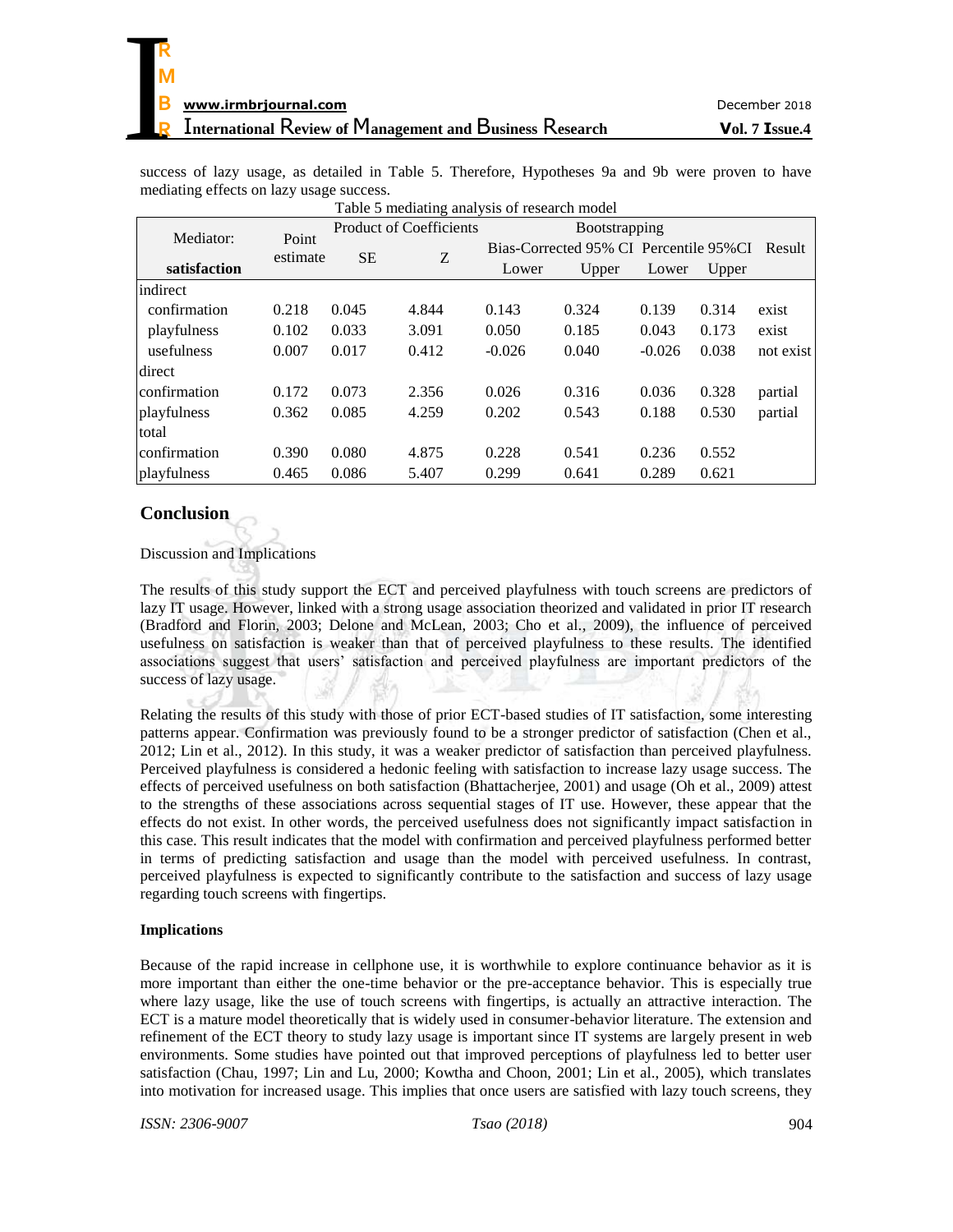| R                                                               |                |
|-----------------------------------------------------------------|----------------|
| M                                                               |                |
| B<br>www.irmbrjournal.com                                       | December 2018  |
| <b>International Review of Management and Business Research</b> | Vol. 7 Issue.4 |

will become accustomed to using it. Thus, perceived playfulness should be a central consideration in the design of touch screens.

The explosion in the cell phone use, exploration of lazy usage success is worthwhile and more important than the one-time behavior or the pre-acceptance behavior alone. This is especially true where lazy usage success, like touch screen with fingertips is actually an attraction. The ECT is a theoretically mature model which is widely used in consumer behavior literature; however, the extension of ECT theory to the lazy usage success is important since the information systems are largely input in the web environment. Playfulness is the feeling of users, the refinement of ECT theory for the lazy usage success is critical. Some researches pointed out that the higher playfulness led users satisfaction (Chau, 1997; Lin and Lu, 2000; Kowtha and Choon, 2001; Lin et al., 2005), which transforms into motivation for lazy usage success. This implies that once users are satisfied with touch screen, they will become comfortable and accustomed to it. Thus, perceived playfulness should be a vital consideration in the design of innovation, such as touch screen.

In order to expand the success of lazy usage, this paper would be contributed to maintain a series of chains in lazy usage, the innovative enterprises should identify the effortless ways to capitalize on user shifts and provide users with interesting and comfortable interfaces. Administrators should support subsidies on lazy usage. Co-workers should complement and solve interface bugs to work smoothly. Designers should create new technologies to modify and be simple the usage. Competitors should join and establish uniform technical specifications for standardization. Marketers should gather more robust information to update users' habits and then to fit their needs. Users would like to use and adapt new requirements and solve problems in an easier way. Finally, researchers should qualify and train themselves to build effective solutions on innovations.

# **Limitations of the Study**

There are several limitations related with this study. First, because of the rapid increase in the cellphone use, I investigated, the success of lazy touch screen usage. However, Panetta (2017) predicted that users would favor the visual and voice usage so effortless usage includes not only touch screen use but also visual and voice interfaces in the future. Users favor toward all of these modes of effortless usage will be critical to companies in the "e-century." Moreover, although the ECT with perceived usefulness is a theoretically mature model that is widely used in consumer-behavior literature, it must be refined for this particular application. The perceived usefulness was not found to significantly impact satisfaction and the success of lazy usage, these results should be explored further. The fitness of product information is also a factor which has influenced satisfaction and purchasing decision (Tsao, 2013), it is vital for users; therefore, it is interesting to explore how the fitness influences user satisfaction. Finally, distal mediation involves causal chains with two or more mediators (Fletcher, 2006). The distal mediation will involve more than one mediator in the X and Y relationship (Kenny, Kashy, & Bolger, 1998). For example, the distal mediation will be tested as two paths: confirmation  $\rightarrow$  perceived playfulness  $\rightarrow$  satisfaction  $\rightarrow$  lazy usage success or confirmation  $\rightarrow$  perceived usefulness  $\rightarrow$  satisfaction  $\rightarrow$  lazy usage success from the Tsao (in press) to build the long bridge between visitors and customers on online reviews. That will be interesting to explore in the future.

## **References**

- Alamgir Hossain, M., & Quaddus, M. (2011). The adoption and continued usage intention of RFID: An integrated framework. *Information Technology & People*, 24(3), 236-256.
- Amoako-Gyampah, K. (2007). Perceived usefulness, user involvement and behavioral intention: an empirical study of ERP implementation. Computers in Human Behavior, 23(3), 1232-48.
- Armstrong J.S., & Overton T.S. (1977). Estimating non-response bias in mail surveys. *Journal of Marketing Research*, 14(3), 396-402.

*ISSN: 2306-9007 Tsao (2018)* 905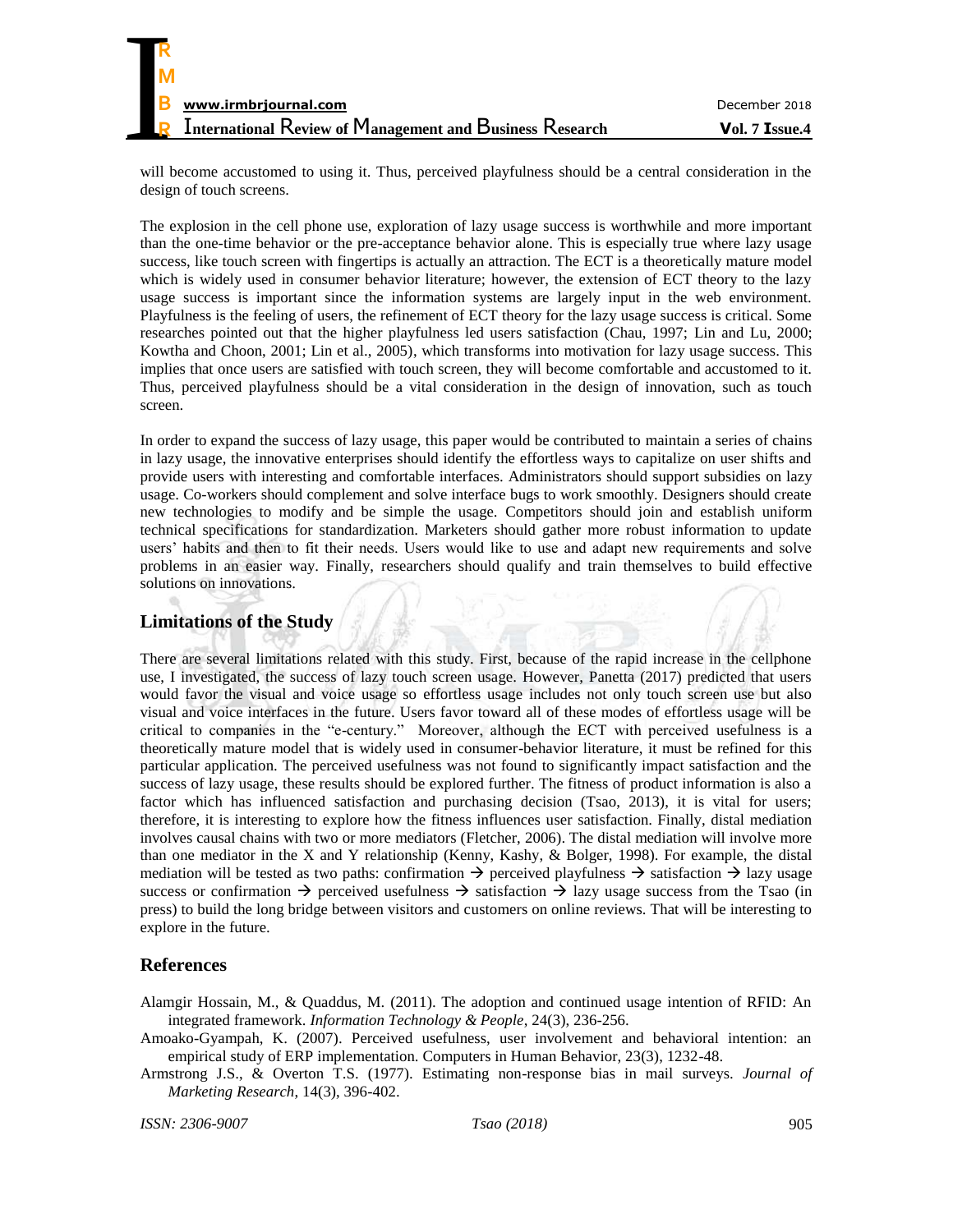| R                                                               |                |
|-----------------------------------------------------------------|----------------|
| M                                                               |                |
| B<br>www.irmbrjournal.com                                       | December 2018  |
| <b>International Review of Management and Business Research</b> | Vol. 7 Issue.4 |

- Atkinson, M., & Kydd, C. (1997). Individual characteristics associated with World Wide Web use: an empirical study of playfulness and motivation. *ACM SIGMIS Database: the DATABASE for Advances in Information Systems*, 28(2), 53-62.
- Bhattacherjee, A. (2001). Understanding information systems continuance: An expectation-confirmation model. *MIS Quarterly*, 25(3), 351-370.
- Bollen, K. A., & Stine, R. (1990). Direct and indirect effects: Classical and bootstrap estimates of variability. *Sociological methodology*, 20, 115-140.
- Bradford, M., & Florin, J. (2003). Examining the role of innovation diffusion factors on the implementation success of enterprise resource planning systems. *International journal of accounting information systems*, 4(3), 205-225.
- Caruana, A., 2002. Service loyalty: the effects of service quality and the mediating role of customer satisfaction*. European Journal of Marketing* 36 (7/8), 811–828.
- Chang, H.H. (2008). Intelligent agent's technology characteristics applied to online auctions' task: A combined model of TTF and TAM. *Technovation*, 28(9), 564-577.
- Chau, P. Y. (1997). Reexamining a model for evaluating information center success using a structural equation modeling approach. *Decision Sciences*, 28(2), 309-334.
- Chen, L., Meservy, T.O., & Gillenson, M. (2012). Understanding information systems continuance for information-oriented mobile applications. *Communications of AIS*, 30(9), 127-146.
- Cho V, Cheng TCE, Hung H (2009). [Continued usage of technology versus situational factors: An](http://140.113.39.244:2091/full_record.do?product=WOS&search_mode=GeneralSearch&qid=2&SID=N1BJ59JhDAbfjnacnGj&page=1&doc=1&cacheurlFromRightClick=no)  [empirical analysis.](http://140.113.39.244:2091/full_record.do?product=WOS&search_mode=GeneralSearch&qid=2&SID=N1BJ59JhDAbfjnacnGj&page=1&doc=1&cacheurlFromRightClick=no) Journal of engineering and technology management, 26(4), 264-284.
- Cooper, D. R., Schindler, P. S., & Sun, J. (2006). Business research methods (Vol. 12). New York: McGraw-Hill Irwin.
- Davis, F. D. (1985). A technology acceptance model for empirically testing new end-user information systems: Theory and results (Doctoral dissertation, Massachusetts Institute of Technology).
- Delone, W.H., & McLean, E.R. (2003). The DeLone and McLean model of information systems success: a ten-year update. *Journal of management information systems*, 19(4), 9-30.
- Dishaw, M. T., & Strong, D. M. (1999). Extending the technology acceptance model with task–technology fit constructs. Information & management, 36(1), 9-21.
- Doong, H.S., & Lai, H.C. (2008). Exploring usage continuance of e-negotiation systems: Expectation and disconfirmation approach. *Group Decision and Negotiation*, 17(2), 111-126.
- Finn, A., Wang, L., & Frank, T. (2009). Attribute perceptions, customer satisfaction and intention to recommend e-services. Journal of Interactive Marketing, 23(3), 209-220.
- Fletcher, T. D. (2006). Methods and approaches to assessing distal mediation. In 66th annual meeting of the Academy of Management, Atlanta, GA.
- Fornell, C., & Larcker, D.F. (1981). Evaluating structural equation models with unobservables and measurement error. *Journal of Marketing Research*, 18(1), 39-50.
- Gemünden, H. G., Ritter, T., & Heydebreck, P. (1996). Network configuration and innovation success: An empirical analysis in German high-tech industries. *International journal of research in marketin*g, 13(5), 449-462.
- Gu, J.C., Lee, S.C., & Suh, Y.H. (2009). Determinants of behavioral intention to mobile banking. *Expert Systems with Applications,* 36(9), 11605-11616.
- Harden, G. (2010). Satisfaction with social networking sites: Effect of playfulness and change in use. In AMCIS, 101-108.
- Hsiao, C. H., Chang, J. J., & Tang, K. Y. (2016). Exploring the influential factors in continuance usage of mobile social Apps: Satisfaction, habit, and customer value perspectives. *Telematics and Informatics*, 33(2), 342-355.
- Kamibeppu, K., & Sugiura, H. (2005). Impact of the mobile phone on junior high-school students' friendships in the Tokyo metropolitan area. *Cyberpsychology & Behavior*, 8(2), 121-130.
- Kim, B. (2010). An empirical investigation of mobile data service continuance: Incorporating the theory of planned behavior into the expectation–confirmation model. *Expert Systems with Applications*, 37(10), 7033-7039.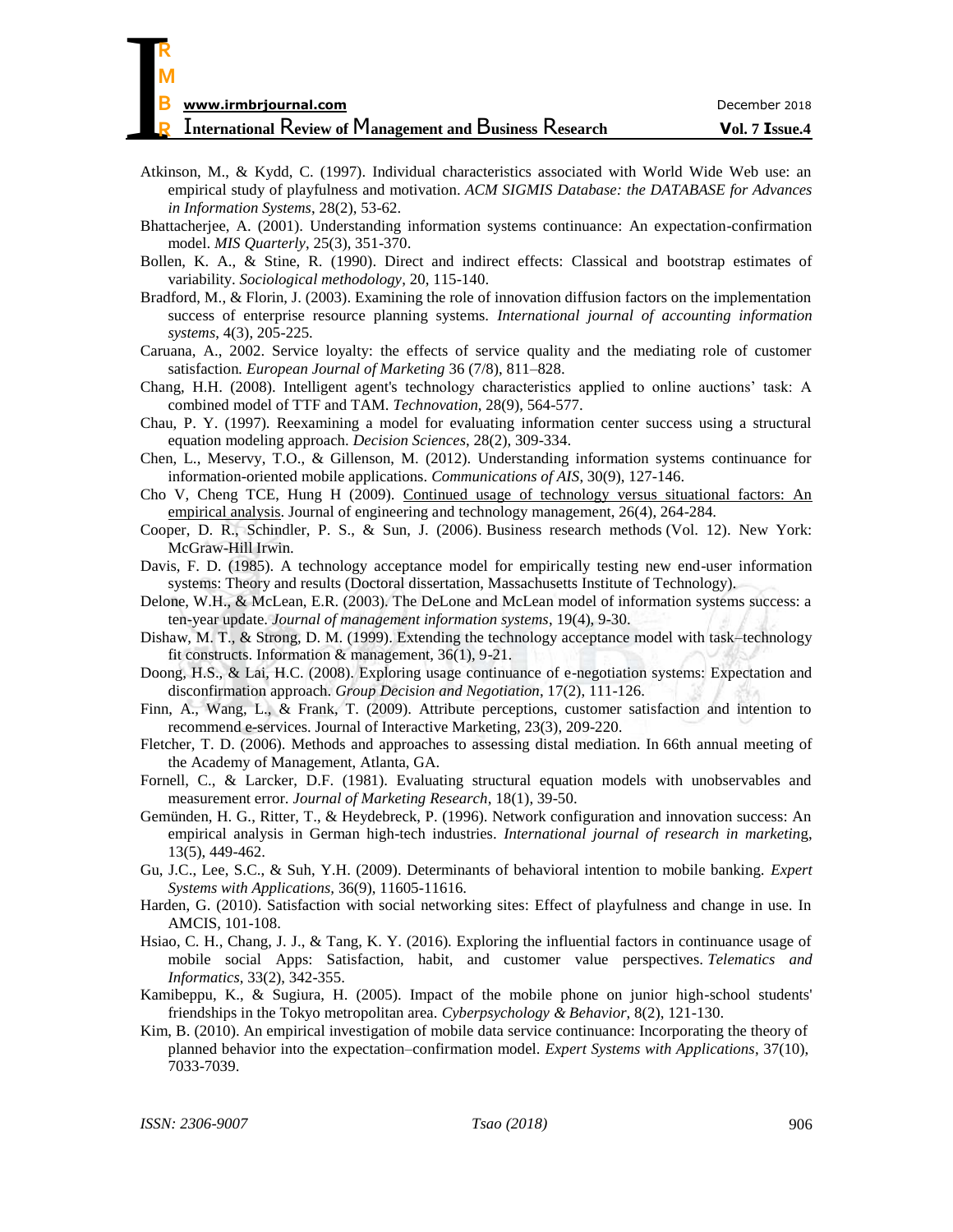| R                                                               |                |
|-----------------------------------------------------------------|----------------|
| M                                                               |                |
| B<br>www.irmbrjournal.com                                       | December 2018  |
| <b>International Review of Management and Business Research</b> | Vol. 7 Issue.4 |

- Koo, C., Wati, Y., Park, K., & Lim, M.K. (2011). Website quality, expectation, confirmation, and end user satisfaction: The knowledge-intensive website of the Korean national cancer information center. *Journal of medical Internet research*, 13(4), 43-52.
- Kowtha, N. R., & Choon, T. W. I. (2001). Determinants of website development: a study of electronic commerce in Singapore. *Information & management*, 39(3), 227-242.
- Lam S.Y., V. Shankar, M.K. Erramilli, B. Murthy (2004). Customer value, satisfaction, loyalty, and switching costs: an illustration from a business-to-business service context. *Journal of the Academy of Marketing Science*, 32(3), 293–311.
- Lankton, N. K., Wilson, E. V., & Mao, E. (2010). Antecedents and determinants of information technology habit. *Information & management*, 47(5), 300-307.
- Lee, Y., & Kwon, O. (2011). Intimacy, familiarity and continuance intention: An extended expectation– confirmation model in web-based services. *Electronic Commerce Research and Applications*, 10(3), 342-357.
- Lee, M.C. (2010). Explaining and predicting users' continuance intention toward e-learning: An extension of the expectation–confirmation model. *Computers & Education,* 54(2), 506-516.
- Liao, C., Palvia, P., & Chen, J.L. (2009). Information technology adoption behavior life cycle: toward a technology continuance theory (TCT). *International Journal of Information Management*, 29(4), 309- 320.
- Liao, C., Chen, J.L., & Yen, D.C. (2007). Theory of planning behavior (TPB) and customer satisfaction in the continued use of e-service: An integrated model. *Computers in Human Behavior*, 23(6), 2804- 2822.
- Lin, J. C. C., & Lu, H. (2000). Towards an understanding of the behavioural intention to use a web site. *International journal of information management*, 20(3), 197-208.
- Lin, Cathy S., Wu, S., & Tsai, R.J. (2005). Integrating perceived playfulness into expectation-confirmation model for web portal context. *Information & Management*, 42(5), 683-693.
- Lin, T.C., Wu, S., Hsu, J.S.C., & Chou, Y.C. (2012). The integration of value-based adoption and expectation–confirmation models: An example of IPTV continuance intention. *Decision Support Systems,* 54(1), 63-75.
- Liu, C.T., Guo, Y.M., & Lee, C.H. (2011). The effects of relationship quality and switching barriers on customer loyalty*. International Journal of Information Management*, 31(1), 71-79.
- Lo, C. C., Wang, C. H., Chien, P. Y., & Hung, C. W. (2012). An empirical study of commercialization performance on nanoproducts. *Technovation*, 32(3), 168-178.
- Lu, Y., Zhao, L., & Wang, B. (2010). From virtual community members to C2C e-commerce buyers: Trust in virtual communities and its effect on consumers' purchase intention. *Electronic Commerce Research and Applications,* 9(4), 346-360.
- Masoner, M. M., Lang, S. S., & Melcher, A. J. (2011). A meta-analysis of information system success: a reconsideration of its dimensionality. *International Journal of Accounting Information Systems*, 12(2), 136-141.
- Moon, J.W., & Kim, Y.G. (2001). Extending the TAM for a World-Wide-Web context. *Information & Management*, 38(4), 217-230.
- Morosan, C., & Jeong, M. (2008). Users' perceptions of two types of hotel reservation Web sites. *International Journal of Hospitality Management*, 27(2), 284-292.
- Murata, A., & Iwase, H. (2005). Usability of touch-panel interfaces for older adults. Human Factors: The *Journal of the Human Factors and Ergonomics Society*, 47(4), 767-776.
- Oghuma, A.P., Libaque-Saenz, C.F., Wong, S.F., & Chang, Y. (2016). An expectation-confirmation model of continuance intention to use mobile instant messaging. *Telematics and Informatics*, 33(1), 34-47.
- Oh, K. Y., Cruickshank, D., & Anderson, A. R. (2009). The adoption of e-trade innovations by Korean small and medium sized firms. *Technovation,* 29(2), 110-121.
- Oksenberg, L., Cannell, C., & Kalton, G. (1991). New strategies for pretesting survey questions. *Journal of official statistics*, 7(3), 349-365.
- Oliver, R.L. (1980). A cognitive model of the antecedents and consequences of satisfaction decisions. *Journal of Marketing Research*, 17(4), 460-469.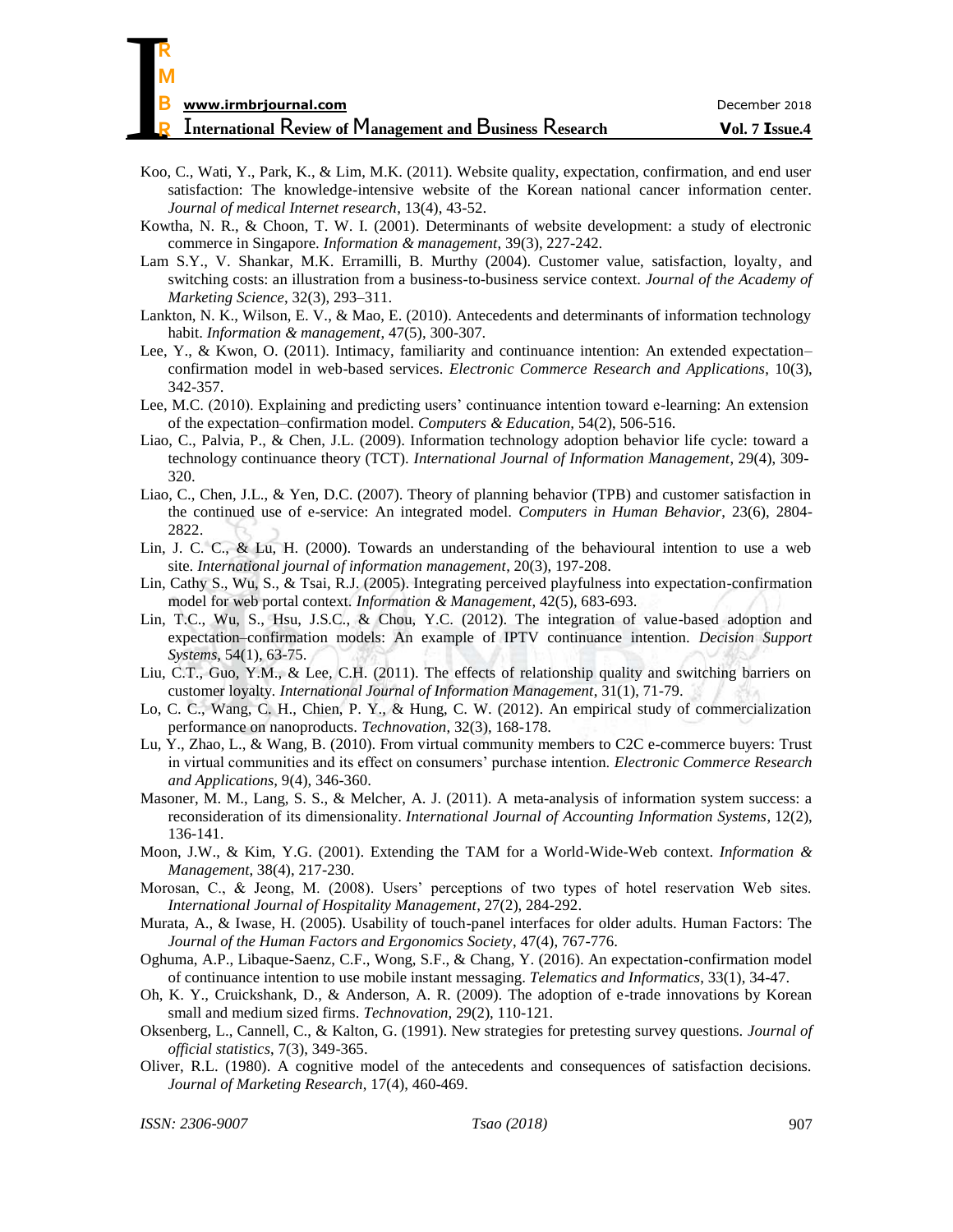| R                                                               |                |
|-----------------------------------------------------------------|----------------|
|                                                                 |                |
| M                                                               |                |
| В<br>www.irmbrjournal.com                                       | December 2018  |
| <b>International Review of Management and Business Research</b> | Vol. 7 Issue.4 |

Oum, S., & Han, D. (2011). An empirical study of the determinants of the intention to participate in usercreated contents (UCC) services*. Expert Systems with Applications*, 38(12), 15110-15121.

Panetta K. (2017). Gartner Top Strategic Predictions for 2018 and Beyond. [https://www.gartner.com/smarterwithgartner/gartner-top-strategic-predictions-for-2018-and-beyond/,](https://www.gartner.com/smarterwithgartner/gartner-top-strategic-predictions-for-2018-and-beyond/) Access time: 2018/8/24.

- Pikkarainen, T., Pikkarainen, K., Karjaluoto, H., & Pahnila, S. (2004). Consumer acceptance of online banking: an extension of the technology acceptance model. *Internet research,* 14(3), 224-235.
- Pizam, A., & M. A. (1993). Predicting satisfaction among first time visitors to a destination by using the expectancy disconfirmation theory. *International Journal of Hospitality Management*, 12(2), 197-209.
- Premkumar, G., & Bhattacherjee, A. (2008). Explaining information technology usage: A test of competing models. *Omega*, 36(1), 64-75.
- Recker, J. (2010). Explaining usage of process modeling grammars: Comparing three theoretical models in the study of two grammars. *Information & Management,* 47(5–6), 316-324.
- Ritter, T., & Gemünden, H. G. (2004). The impact of a company's business strategy on its technological competence, network competence and innovation success. *Journal of business research*, 57(5), 548- 556.
- Ritter, T., & Gemünden, H. G. (2003). Network competence: Its impact on innovation success and its antecedents. *Journal of business research*, 56(9), 745-755.
- Roca, J.C., Chiu, C.M., & Martínez, F.J. (2006). Understanding e-learning continuance intention: An extension of the technology acceptance model. *International Journal of Human-Computer Studies*, 64(8), 683-696.
- Rogers, J. H. (1985). Mouse histocompatibility-related genes are not conserved in other mammals. *The EMBO journal,* 4(3), 749-753.
- Sax, L. J., Gilmartin, S. K., & Bryant, A. N. (2003). Assessing response rates and nonresponse bias in web and paper surveys. *Research in Higher Education*, 44(4), 409-432.
- Shiau, W.L., Huang, L.C., & Shih, C.H. (2011). Understanding continuance intention of blog users: A perspective of flow and expectation confirmation theory. *Journal of Convergence Information Technology*, 6(4), 306-317.
- Shin, D.H. (2011). Understanding e-book users: Uses and gratification expectancy model. *New Media & Society*, 13(2), 260-278.
- Tao, Y.H., Cheng, C.J., & Sun, S.Y. (2009). What influences college students to continue using business simulation games? The Taiwan experience. *Computers & Education*, 53(3), 929-939.
- Teng, W., Lu, H. P., & Yu, H. (2009). Exploring the mass adoption of third-generation (3G) mobile phones in Taiwan. *Telecommunications Policy*, 33(10), 628-641.
- Teo, T S., Lim, V.K., & Lai, R.Y. (1999). Intrinsic and extrinsic motivation in Internet usage. *Omega,* 27(1), 25-37.
- Thong, J.Y.L., Hong, S.J., & Tam, K.Y. (2006). The effects of post-adoption beliefs on the expectationconfirmation model for information technology continuance. *International Journal of Human-Computer Studies*, 64(9), 799-810.
- Tsao W.Y. (2013). The fitness of product information: Evidence from online recommendations. *International Journal of Information Management*, 33(1), 1-9.
- Tsao, W.Y. (in press) Build the Long Bridge between Visitors and Customers through Online General Reviews. *Online Information Review*, 42(4).
- Verhagen, T., Feldberg, F., van den Hooff, B., Meents, S., & Merikivi, J. (2012). Understanding users' motivations to engage in virtual worlds: A multipurpose model and empirical testing. *Computers in Human Behavior*, 28(2), 484-495.
- Wang, K., & Lin, C.L. (2012). The adoption of mobile value-added services: Investigating the influence of IS quality and perceived playfulness. *Managing Service Quality*, 22(2), 184-208.
- Webster, J., & Martocchio, J.J. (1992). Microcomputer playfulness: development of a measure with workplace implications. *MIS Quarterly*, 16(2), 201-226.
- Yen, C.H., & Lu, H.P. (2008). Factors influencing online auction repurchase intention. *Internet Research,* 18(1), 7-25.